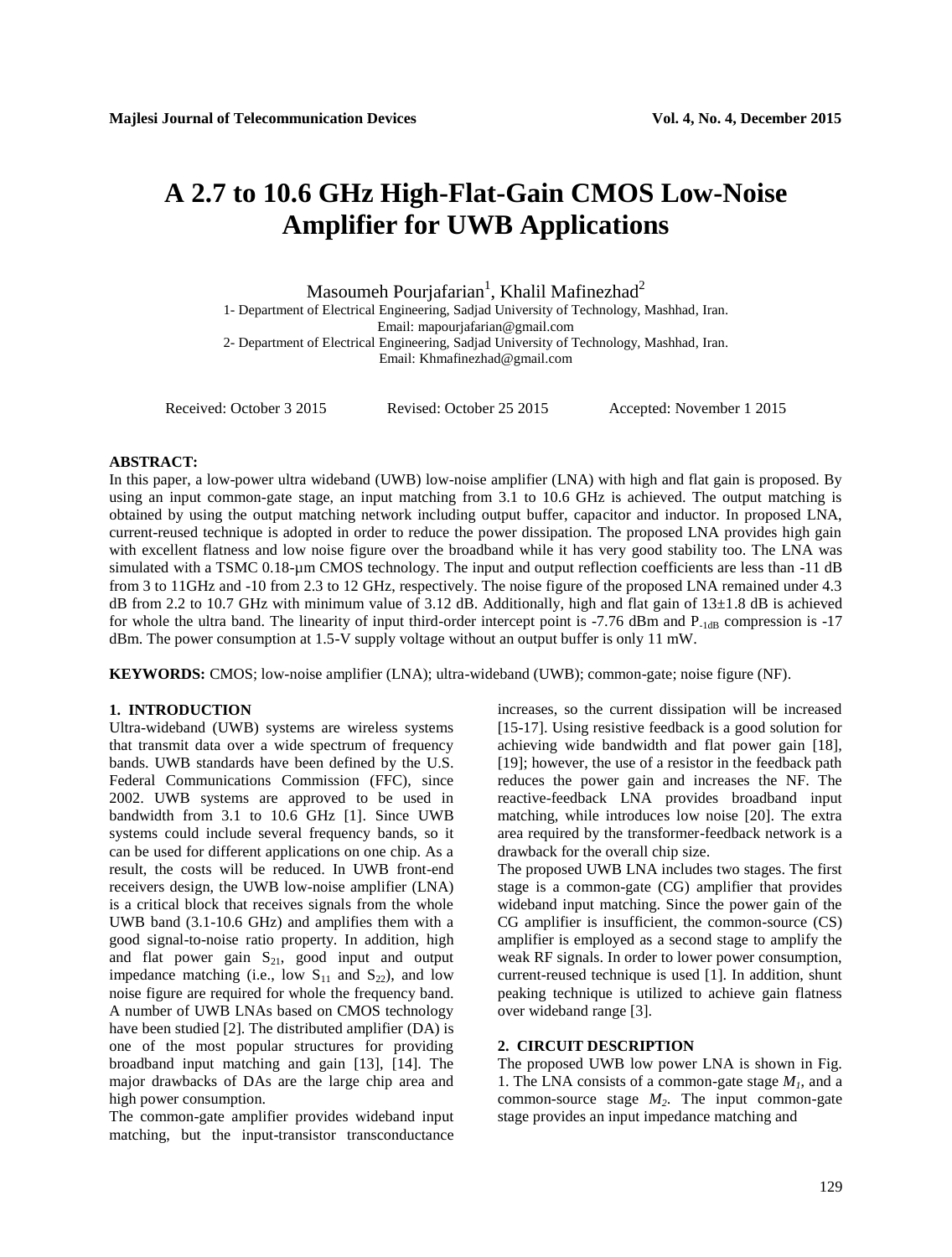**Majlesi Journal of Telecommunication Devices Vol. 4, No. 4, December 2015**



**Fig. 1.** Proposed high-flat gain LNA.

common-source stage improves gain. Using currentreused technique, cascaded topology, reduces power consumption. An output buffer is cascaded with the second stage which combines gain of lower frequencies and higher frequencies to extend ultra-wide bandwidth. *M<sup>4</sup>* is a current source, which provides a biasing current for  $M_3$ .  $C_5$  and  $L_5$  are parts of the input matching network. AC signal by  $C_1$  and  $L_2$  couples into  $M_2$ .  $R_1$ provides a dc bias for *M2*. *C<sup>2</sup>* is obtained ground for *M2*. By adding  $R_2$  in  $M_2$  source, the output impedance of  $M_1$ is increased, hence first stage gain is decreased and noise is amplified less. *C<sup>3</sup>* prevents current flow into *R<sup>2</sup>* and thus power consumption isn't increased. *L<sup>3</sup>* provides flat gain by resonating at higher frequencies. The voltage gain of *M<sup>1</sup>* becomes [1]

$$
A_{v1} = (g_{m1}/1 + g_{m1}R_s)Z_{out1}
$$
 (1)

where  $Z_{out1}$  is the output impedance of  $M_1$ ,  $R_S$  is the source impedance and  $g_{ml}$  is the transconductance of *M1*.

By using shunt peaking technique, common-source stage gain increases at lower frequencies and decreases at higher frequencies. As a result, a good gain flatness is achieved. Also,  $R_3$  affects the output matching impedance and improves it strongly. The voltage gain of *M<sup>2</sup>* becomes [1]

$$
A_{v2} = g_{m2} Z_{out2} \tag{2}
$$

where  $g_{m2}$  is the transconductance of  $M_2$  and  $Z_{out2}$  is the output impedance of  $M_2$  that can be calculated as

$$
Z_{out2} = Z_L \left\| R_T \right\| \left( 1/C_T \right) \tag{3}
$$

$$
A_{v2} = g_{m2} Z_{out2} \tag{4}
$$

where  $R_T$  and  $C_T$  are the total parasitic resistance and capacitance obtained from the drain node of *M2*, respectively.

The noise figure (NF) of the proposed LNA is affected by the input CG stage. Noise factor F can be given by  $[1]$ 

$$
F \approx 1 + \left(g_{d0}/g_{m1}\right) \tag{5}
$$

where  $\gamma$  is the coefficient of the channel thermal noise and *gd0* is the zero-bias drain conductance.

It is shown from (5) that by increasing the  $g_{ml}$ , the NF reduces. Since the increase of current makes the *gm1* increase; thus, there is a trade-off between NF and power consumption. In addition, for decreasing the thermal noise of gate resistance, the multi-fingers transistors are used. In this design, the NF is achieved below 4.3 dB within the entire UWB band.

The other important characteristic of LNAs is stability. In general, to represent stability of the LNA, stability factor is used that is given by [12]

$$
K = \left(1 - |S_{11}|^2 - |S_{22}|^2 + |S_{11}S_{22} - S_{12}S_{21}|^2\right) / (2|S_{12}S_{21}|) \tag{6}
$$

The necessary and sufficient condition for unconditional stability is  $K > 1$ . Also, the other representation of stability is given by [12]

$$
\mu = \left(1 - |S_{11}|^2\right) / \left( |S_{22} - S_{11}^* \Delta| + |S_{12} S_{21}| \right) \tag{7}
$$

and

$$
\Delta = |S_{11}S_{22} - S_{12}S_{21}| \tag{8}
$$

If  $\mu > 1$ , the LNA is stable unconditionally.

### **3. SIMULATED RESULTS**

The proposed high-flat gain LNA is simulated by advanced design system (ADS) using TSMC 0.18-µm RF CMOS model. The LNA consumes only 11 mW from a 1.5 V supply voltage without output buffer.

Fig. 2 shows the input and output reflection coefficients.  $S_{11}$  and  $S_{22}$  are less than -11 dB and -10  $dB$ , respectively. The simulated power gain  $S_{21}$  of the overall stage and the voltage gain of each stage are shown in Fig. 3. Fig. 4 shows power gain  $S_{21}$ , and isolation  $S_{12}$ . The LNA achieves  $11 \sim 14.8$  dB gain within the full operation band. The isolation is less than -52.5 dB over the bandwidth.

As shown in Fig. 5, the noise figure of the proposed LNA is 3.12 to 4.3 dB. The NF over the bandwidth is less than 4.3 dB. The simulated P-1dB, -1dB compression point, at 6 GHz is -17 dBm, as shown in Fig. 6. The input third-order intercept point, IIP3, at 6 GHz is -7.76 dBm. Fig. 7 and Fig. 8 show that the proposed LNA is stable over wideband range.

A figure of merit (FOM) for evaluating the erformance of a wideband LNA, usually is used in papers, is defined as (9) [7]

$$
FOM_1 = \frac{S_{21}.BW[GHz]}{(NF-1)P_D[mW]}
$$
 (9)

Since in LNA design the noise figure and the input matching impedance have more importance, the other FOM is defined as (10)

$$
FOM_2 = \frac{|S_{11}| S_{21}.BW[GHz]}{(NF)^2.P_D[mW]}
$$
 (10)

where  $NF_{max}$  is used in both (9) and (10).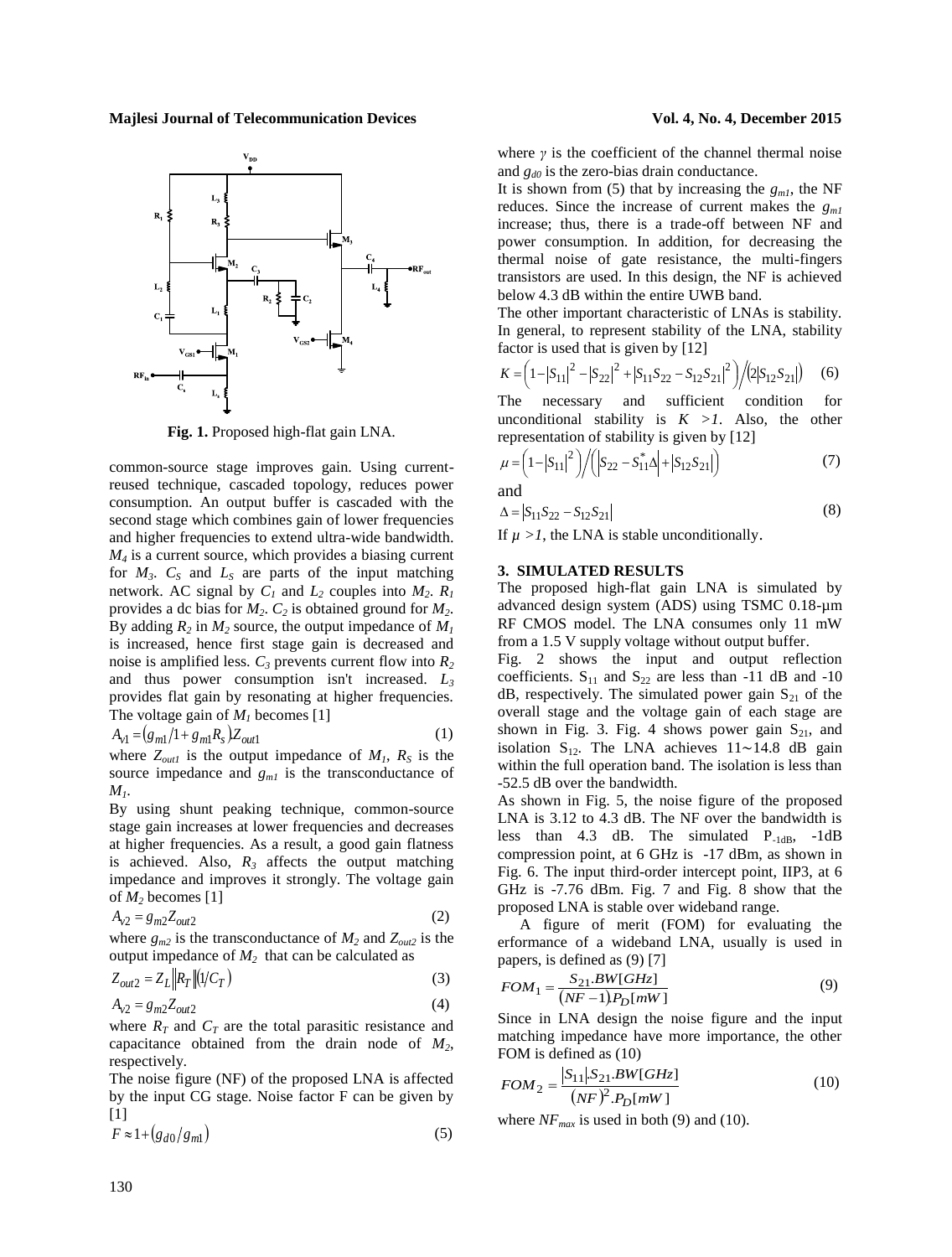## **Majlesi Journal of Telecommunication Devices Vol. 4, No. 4, December 2015**

The performance of the proposed high-flat-gain LNA is compared with other works, which is summarized in Table 1. Since, more other works are implemented on chip and their results are measured, for a correct comparison of the proposed LNA with other works, some of them are simulated by advance design system. It is found that the proposed LNA achieves a low noise figure, good gain flatness and good input and output matching. Also, stability of the LNA is very good. In addition, the LNA power consumption with its biasing circuit losses is low.



**Fig. 2.** Input and output reflection coefficients of proposed UWB LNA.



**Fig. 3.** Simulated  $S_{21}$  of the overall stage and the voltage gain of each stage.



**Fig. 4.** Power gain and isolation of proposed UWB LNA.





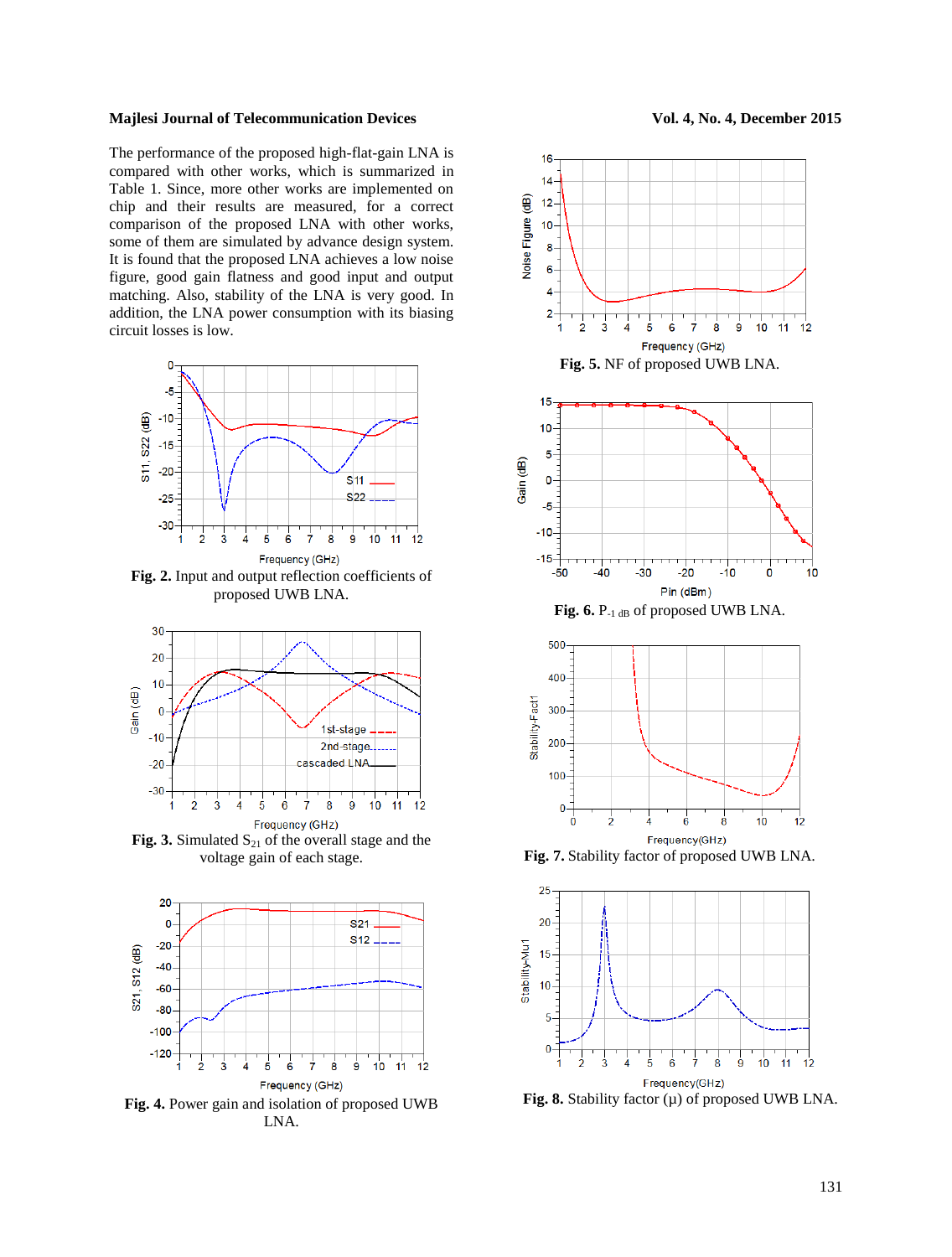**Majlesi Journal of Telecommunication Devices Vol. 4, No. 4, December 2015**

| Reference        | $[1]$                   | $[2]$                | $[5]$        | [6]                      | <b>Table 1.</b> Ferrormance summary and comparsion to other CMOS O WD ErvAs.<br>$[10]$ | This work                |
|------------------|-------------------------|----------------------|--------------|--------------------------|----------------------------------------------------------------------------------------|--------------------------|
| Data             | Simul.                  | Measu.               | Simul.       | Measu.                   | Simul.                                                                                 | Simul.                   |
| Process(nm)      | 180                     | 90                   | 180          | 180                      | 180                                                                                    | 180                      |
| SupplyVoltage(V) | 1.5                     | 1.2                  | 2.25         | $\overline{\phantom{a}}$ | 1.8                                                                                    | 1.5                      |
| BW(GHz)          | $3.1 - 10.6$            | $2.6 - 10.2$         | $3-10$       | $0.5 - 11$               | $3.1 - 10.6$                                                                           | $2.7 - 10.6$             |
| Power(mW)        | 8.2                     | 7.2                  | 15.5         | 14.4                     | 33.2                                                                                   | 11                       |
| $S_{11}(dB)$     | $\langle -10 \rangle$   | $\langle -9 \rangle$ | $\lt$ -10    | $\langle -9 \rangle$     | $\langle -9 \rangle$                                                                   | $\langle -10.24$         |
| $S_{22}$ (dB)    | $\langle -10.3 \rangle$ | -                    | -            | $\overline{\phantom{a}}$ | $\langle -13 \rangle$                                                                  | $\langle -10.21 \rangle$ |
| $S_{21}$ (dB)    | $8.5 - 17.4$            | 12.5                 | $6 - 13.7$   | 10.2                     | 15.9-17.5                                                                              | 11.2-14.8                |
| $S_{12}$ (dB)    | $< -59$                 | $< -45$              | $\leq -41.3$ | $\overline{\phantom{a}}$ | $\langle -70 \rangle$                                                                  | $\langle -53 \rangle$    |
| $NF$ (dB)        | $4.1 - 5.8$             | $3 - 7$              | $2.8 - 5.5$  | $3.9 - 4.5$              | $3.1 - 5.7$                                                                            | $3.12 - 4.3$             |
| $P_{-1dB}(dBm)$  | $-18$                   | $-12$                | $-5.75$      | $\overline{\phantom{a}}$ |                                                                                        | $-17$                    |
| HP3(dBm)         | $-6.97$                 |                      | 2.59         | $-9.1$                   | ٠                                                                                      | $-7.76$                  |
| $FOM1(GHz.mW-1)$ | 2.46                    | 2.19                 | 0.98         | 2.12                     | 0.8                                                                                    | 2.83                     |
| $FOM2(GHz.mW-1)$ | 3.52                    | 2.42                 | 1.47         | 3.3                      | 1.04                                                                                   | 5.17                     |

**Table 1.** Performance summary and comparsion to other CMOS UWB LNAs.

### **4. CONCLUSION**

This paper has proposed a two-stage LNA topology for 3-10 GHz UWB applications. The proposed LNA is designed with TSMC 0.18-µm CMOS technology. By using the input stage, a wideband input matching is achieved.

The low NF is obtained by using multi-finger transistors and resistance  $R_2$ . By using  $R_3$ , high and flat gain is achieved. The simulated maximum power gain is 14.8 dB and  $NF_{min}$  is 3.12 dB. The P<sub>-1dB</sub> and IIP3 are -17 dBm and -7.76 dBm at 6 GHz, respectively. The total power consumption, including the buffer, is 20.73 mW with 1.5 V supply voltage. The proposed UWB LNA that is compared with other LNAs has low noise figure over the whole UWB, high gain, excellent gain flatness, very good stability, high bandwidth, and highest amount of figure of merits.

#### **REFERENCES**

- [1] R.-M. Weng, Ch.-Y. Liu, and P.-Ch. Lin, **"A lowpower full-band low-noise amplifier for ultrawideband receivers, "** *IEEE Trans. Microw. Theory Tech.,* Vol. 58, No. 8, pp. 2077-2083, Aug. 2010.
- [2] G. Sapone, and G. Palmisano, **"A 3-10 GHz lowpower CMOS low-noise amplifier for ultrawideband communication, "** *IEEE Trans. Microw. Theory Thec.,* Vol. 59, No. 3, pp. 678-686, Mar. 2011.
- [3] Y.-Sh. Lin, Ch.-Zh. Chen, H.-Y. Yang, Ch.-Ch. Chen, J.-H. Lee, G.-W. Huang, and Sh.-Sh. Lu, **"Analysis and design of a CMOS UWB LNA with dual-RLCbranch wideband input matching network, "** *IEEE Trans. Microw. Theory Thec.,* Vol. 58, No. 2, pp. 287-296, Feb. 2010.
- [4] J.-Y. Lee, H.-K. Park, H.-J. Chang, and T.-Y. Yun, **"Low- power UWB LNA with common-gate and current-reuse techniques, "** *IET Trans. Microw. Antennas Propag.,* Vol. 6, No. 7, pp. 793-799, 2012.
- [5] Y.-T. Lo, and J.-F. Kiang, **"Design of wideband LNAs using parallel-to-series resonant matching network between common-gate and commonsource stages, "** *IEEE Trans. Microw. Theory Tech.,* Vol. 59, No. 9, pp. 2285-2294, Sep. 2011.
- [6] Q.-T. Lia, and J.-F. Mao, **"A 0.5-11 GHz CMOS low noise amplifier using dual-channel shunt technique, "** *IEEE Trans. Microw. Wireless Compon. Lett.,* Vol. 20, No. 5, pp. 280-282, May. 2010.
- [7] Y.-Sh. Lin, Ch.-Ch. Wang, G.-L. Lee, and Ch.-Ch. Chen, **"High-performance wideband low-noise amplifier using enhanced π-match input network, "** *IEEE Trans. Microw. Wireless Compon. Lett.,* accepted for inclusion, 2013.
- [8] K.-Ch. He, M.-T. Li, Ch.-M. Li, and J.-H. Tarng, **"Parallel-RC feedback low-noise amplifier for UWB applications, "** *IEEE Trans. Circuits Syst. II, Exp. Briefs,* Vol. 57, No. 8, pp. 582-586 , Aug. 2010.
- [9] Ch.-T. Fu, Ch.-N. Kuo, and S.-S. Taylor, **" Lownoise amplifier design with dual reactive feedback for broadband simultaneous noise and impedance matching, "** *IEEE Trans. Microw. Theory Tech.,* Vol. 58, No. 4, pp. 795-806, Apr. 2010.
- [10] Y. Lu, K.-S. Yeo, J.-G. Do, and Z. Lu, **"A novel CMOS low-noise amplifier design for 3.1-10.6 GHz ultra-wideband wireless receivers, "** *IEEE Trans. Circuits Syst. I, Fund Theory Appl.,* Vol. 53, No. 8, pp. 1683-1692, Aug. 2006.
- [11] E. Kargaran, H. Khosrowjerdi, K. Ghaffarzadegan and M. Kenarroodi, **"A novel high gain two stage ultra-wide band CMOS LNA in 0.18µm technology, "** *5th European Conference on Circuits and Systems for Communications,* pp. 90-92, Nov. 2010.
- [12] Y. Lu, Q. Tang, W. Li, G. Wu, and H. Qi, **"Design of a 1GHz 4GHz ultra-wide band low noise amplifier, "** *IEEE* 2010.
- [13] Y.-H. Yu, Y.-J E. Chen, and D. Heo, **"A 0.6-V low power UWB CMOS LNA, "** *IEEE Microw. Wireless Compon. Lett.,* Vol. 17, No. 3, pp. 229-231, Mar. 2007.